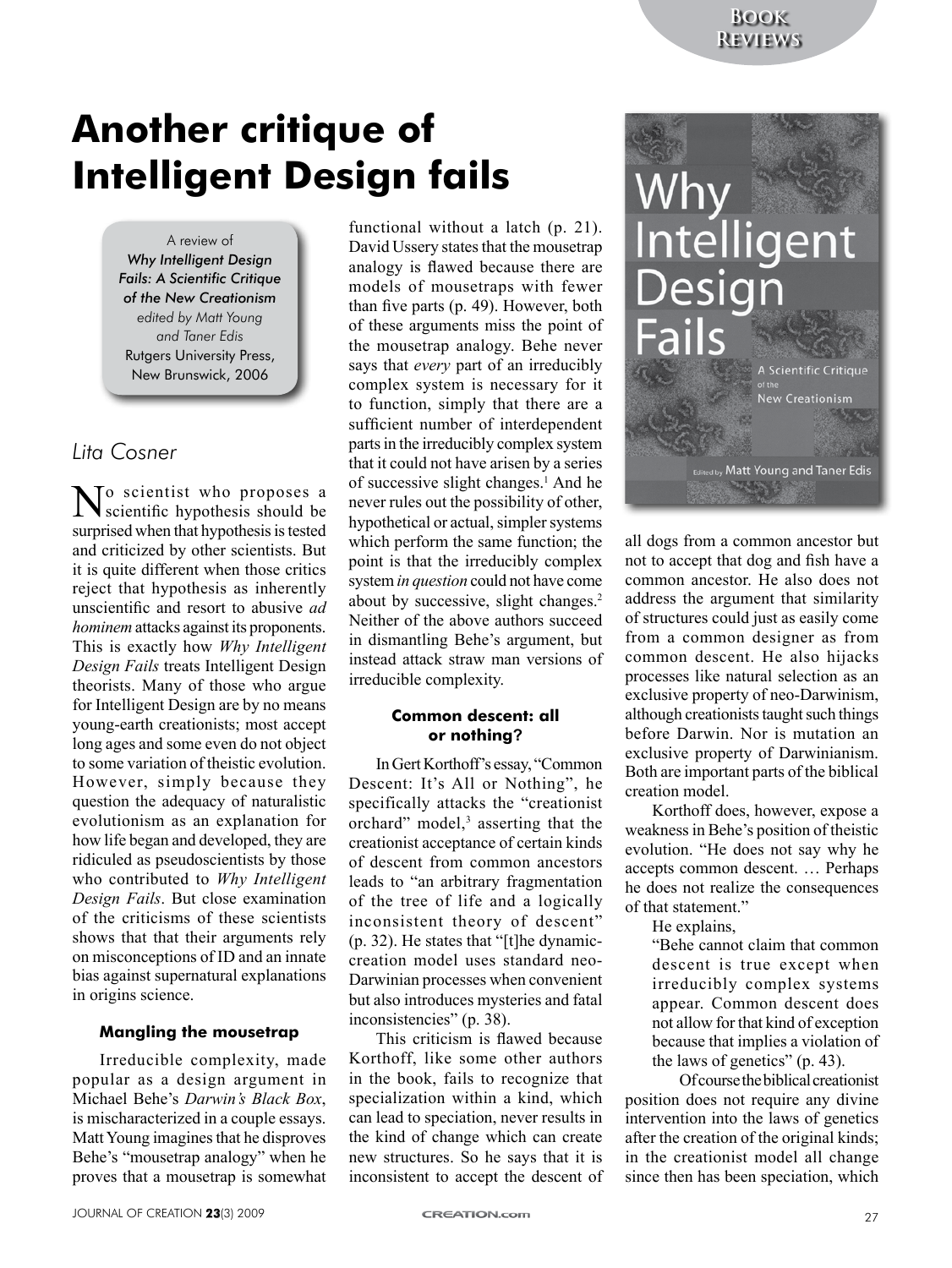needs no new genetic information. But Korthoff does not have any ground to criticize Behe, because *no* evolutionary model has proposed a mechanism that would generate the required encyclopedic genetic information in living organisms, much less at the rate which would be needed for evolution to occur.<sup>4</sup>

## **Evolved irreducible complexity?**

Gishlick claims that proponents of intelligent design are making a simple error when they say that irreducibly complex systems cannot evolve: "it presupposes that functions do not shift during evolutionary history" (p. 58). But evolutionists who claim that a certain function evolved over time almost always resort to just-so stories with no basis in the fossil record and with no mechanism for the sort of change they propose happened.

The shortcoming of Gishlick's explanation for the evolution of irreducibly complex systems is demonstrated when he attempts explain the origin of flight systems in birds. After a lengthy explanation of the anatomy involved for flight and how it is irreducibly complex according to Behe's definition, he attempts to explain how such a system could have evolved. He theorizes that birds evolved from bipedal predatory dinosaurs, which used their front limbs for grabbing prey (pp. 66–67). He proposes that first the range of wrist movement was restricted, and the number of fingers was reduced to three. Then simple hair-like feathers appeared, most likely serving as insulation. However, this would be a dead end; feathers in flightless birds that are needed only for insulation are usually hair-like without the elaborate structures required for flight. Then as the dinosaurs became more birdlike, the range of movement in the wrist was further restricted and grew true feathers on their hands and tails (pp. 68–69). At this point the creature is not quite a dinosaur which can catch its prey with its hands; covered with feathers and with restricted movement, the hands would be almost useless for this

purpose. But neither is it a bird which can fly. And this is only pages after Gishlick refutes the idea of teleology in evolution!

Gishlick finishes his fanciful explanation of how the wing could have evolved, citing *Archaeopteryx* as the first example of flight in dinosaurs, while failing to acknowledge any of the problems with this idea—such as the evidence that *Archaeopteryx* was a strong flyer, not primitive, and that its fossils are dated in the evolutionary scheme as older than its supposed dinosaur ancestors. He does not bother to explain how the other features present in birds, such as the specialized

lungs, brain structure for flight, and changes in musculature would have happened simultaneously.<sup>5,6</sup>

#### **Evolution of the bacterial flagellum?**

Creationists and Intelligent Design theorists use the bacterial flagellum as an ideal example of an irreducibly complex system. It looks like a microscopic machine. Ian Musgrave claims that such a system could easily evolve, by a series of intermediaries whose parts originally had other functions. But knowledgeable creationists have addressed this argument:

"[This argument] is like claiming that if the components of an electric motor already exist in an electrical shop, they could assemble by themselves into a working motor. However, the right *organization* is as important as the right components."<sup>7</sup>

In other words, even if the original parts existed in the cell doing other things, that does not mean they can form themselves into the

Steve Cardno Painting by Steve Cardnovd gnitnin<sup>sc</sup> Gishlick cites *Archaeopteryx* as the first example of flight in

dinosaurs, but, according to its evolutionary dating, it predates the dinosaurs which are supposedly its ancestors.

irreducibly complex system, because the information to put them together correctly does not exist. Furthermore, only 10 of the components in the motor can be explained by co-option, the other 30 are unique to that structure.7,8

# **Order versus complexity**

Niall Shanks and Istvan Karsai, the authors of *Self-Organization and the Origin of Complexity*, confuse order and complexity, and say that instances of the former in nature can lead to the latter. They use the type of order found in snowflakes, Bénard cells, and other instances of self-ordering to argue that irreducibly complex systems can be formed in nature. But self-ordering produces *low*-information structures, comparable to a repeating sequence of ABCDABCD, which can be explained by the properties of the materials themselves, and serve to minimize free energy. But specified complexity involves much more information, comparable to Shakespeare's plays, and cannot be explained by the properties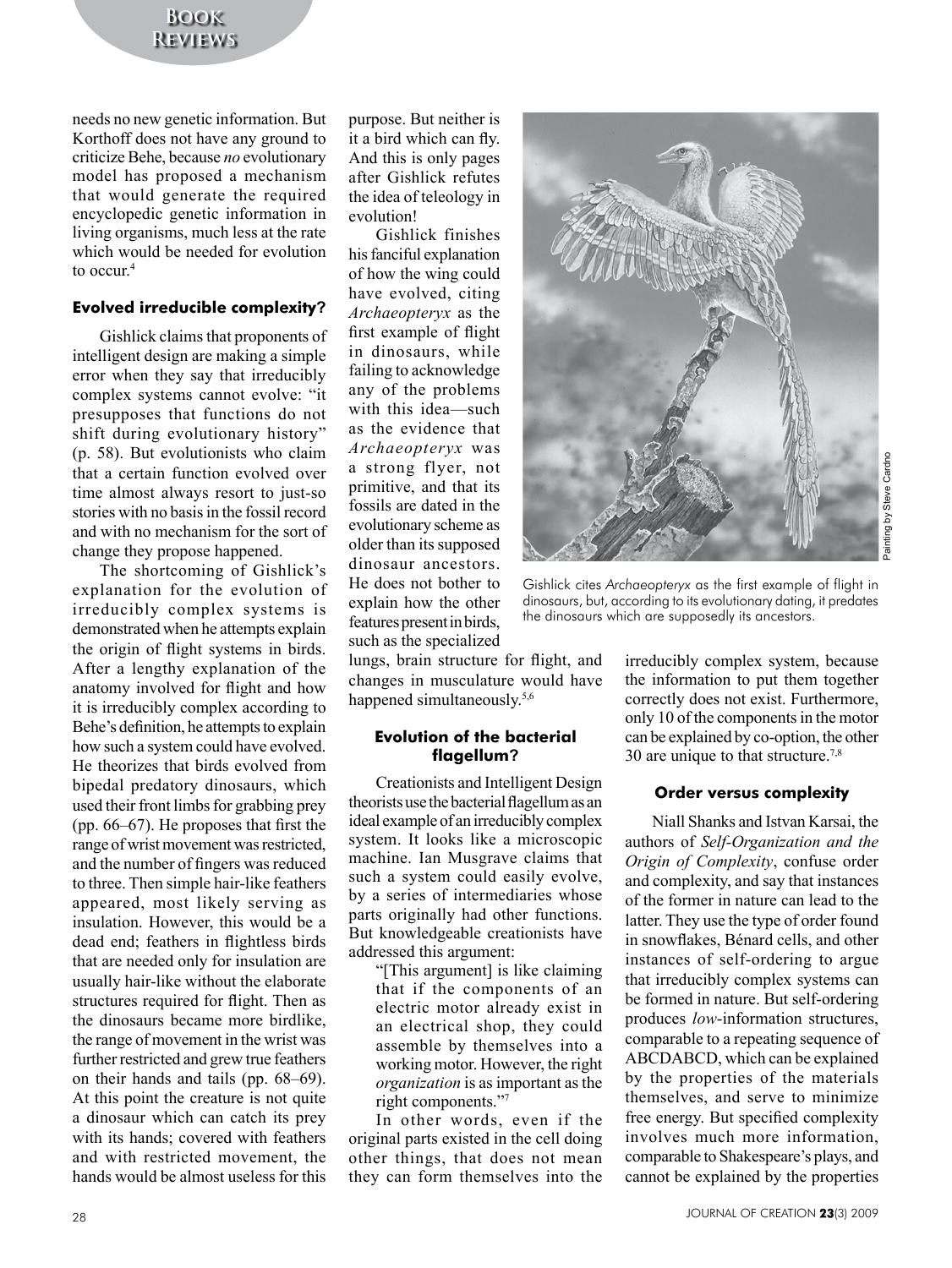of the material itself—nothing in the properties of ink and paper will create meaningful sentences of writing.<sup>9</sup>

Shallit and Elsberry argue against specified complexity:

"Dembski insists that specification is a black-and-white classification: an event is either specified or it isn't. But it doesn't make any sense to say, for example, that the text of Shakespeare's *Hamlet* is specified, but exactly the same text with an extra comma at the end is not. … We can continue the process ad nauseam; without assessing a cost, *every* event is specified" (p. 134).

But this is nonsense. One could argue that the probabilistic nature of design would carry over to this example; the perfect text of *Hamlet* would have a very high probability of being specified, the *Hamlet* with the extra comma would have almost as high a probability, and copies of Hamlet with more and more errors would start to have lower probability of being specified. Eventually it would devolve to the point of a *Hamlet*length sequence of characters that is no longer recognizable, and has a very low probability of being specified. There are many more ways to be non-*Hamlet* than ways to be *Hamlet*, so when there is a copy of *Hamlet*, even a slightly corrupted one, its existence must be explained. It is not sufficient to say that every sequence of letters is improbable so *Hamlet* was just a lucky arrangement of characters.

#### **Design without intelligence?**

Many of the authors are hostile to the idea that intelligence can produce things that chance cannot. For example, Shallit and Elsberry write, "Dembski thinks that intelligence has a magical power that permits it to do something that would be impossible through natural causes alone" (p. 129). If this occurred anywhere except in a book against Intelligent Design, the statement that intelligence can accomplish things that random forces cannot would seem self-evident. When wind and water carve rock, the result

is canyons and rock formations; when an intelligent being carves rock, the result is the likes of Michelangelo's *David* or the four presidents' heads at Mt Rushmore. Presumably even the authors of this volume do not believe that time, chance, and natural selection could produce their book—without intelligence? If it is possible to tell whether a human intelligence was behind the design of an object, then one can surely tell that structures which are far more complex are the result of a superior Designer.

#### **Archaeology and design**

Gary Hurd criticizes Dembski's explanatory filter, saying that because it aims to get no false positives, it must have some false negatives. He uses the example of stone hammers:

"Dembski aims to get no falsepositive errors, so the explanatory filter must reject all slightly used stone hammers or else allow a flood of false positives—that is, classifying all stones of appropriate size and shape as artifacts" (p. 113).

But, as Hurd himself recognizes, design is a probabilistic explanation: there may be a low probability that a certain stone was used as a hammer, but high probabilities that arrowheads, pottery shards, and statuettes were designed by humans. The explanatory filter would not say that a certain stone was definitely not used as a hammer (which would require an exhaustive knowledge of the stone's history), but would assign a high or low probability that it was.

Hurd misses the point entirely. A positive means that design (intelligence) is inferred; natural processes are an inadequate explanation. Demski sets the bar high, aiming for no false positives so that when design is inferred, it cannot be argued against. So is Hurd arguing that the bar should be set lower so that design should be inferred sometimes where it might not be necessary?

Hurd argues, "Without complete knowledge of all possible hypotheses, we cannot correctly assign chance and design hypotheses within the explanatory filter" (p. 111). But this would mean that it would *never* be possible to say that something was designed, even in undisputed cases such as Mt Rushmore or a sandcastle on the beach.

There are obviously sound criteria for determining whether something is the result of intelligence; otherwise the SETI scans of outer space for signals from intelligent beings would be pointless. Hurd argues that ID's refusal to identify the designer is a critical weakness in their theory (p. 115). While creationists may agree on that point, 9 SETI proves that it is possible to identify a product of intelligent design without knowing anything of the nature of the intelligence, otherwise they would not be able to differentiate a broadcasted message from random static.<sup>10</sup>

## **"Playing Games with Probability"**

Shallit and Elsberry, in their essay "Playing Games with Probability", claim that intelligent design theorists misuse probability in the same way that Bible code pseudo-scientists do. They more specifically argue that Dembski's use of probability is unjustified and inconsistent (p. 130), and gives "wildly differing results" depending on which method is used (p. 132).

They, along with many of the other authors, use genetic algorithms, and specifically Dawkins' "weasel" algorithm, to prove that natural selection and mutation are sufficient for evolution to occur. But, as even the authors acknowledge, they do not accurately represent biological evolution, so it is dishonest to use the algorithms as proof for evolution. $11-13$ 

It is common for evolutionists to use situations (as Shallit and Elsberry do), such as flipping a coin 50 times to come to an improbable sequence, to demonstrate how improbable things can happen. But in that example, there